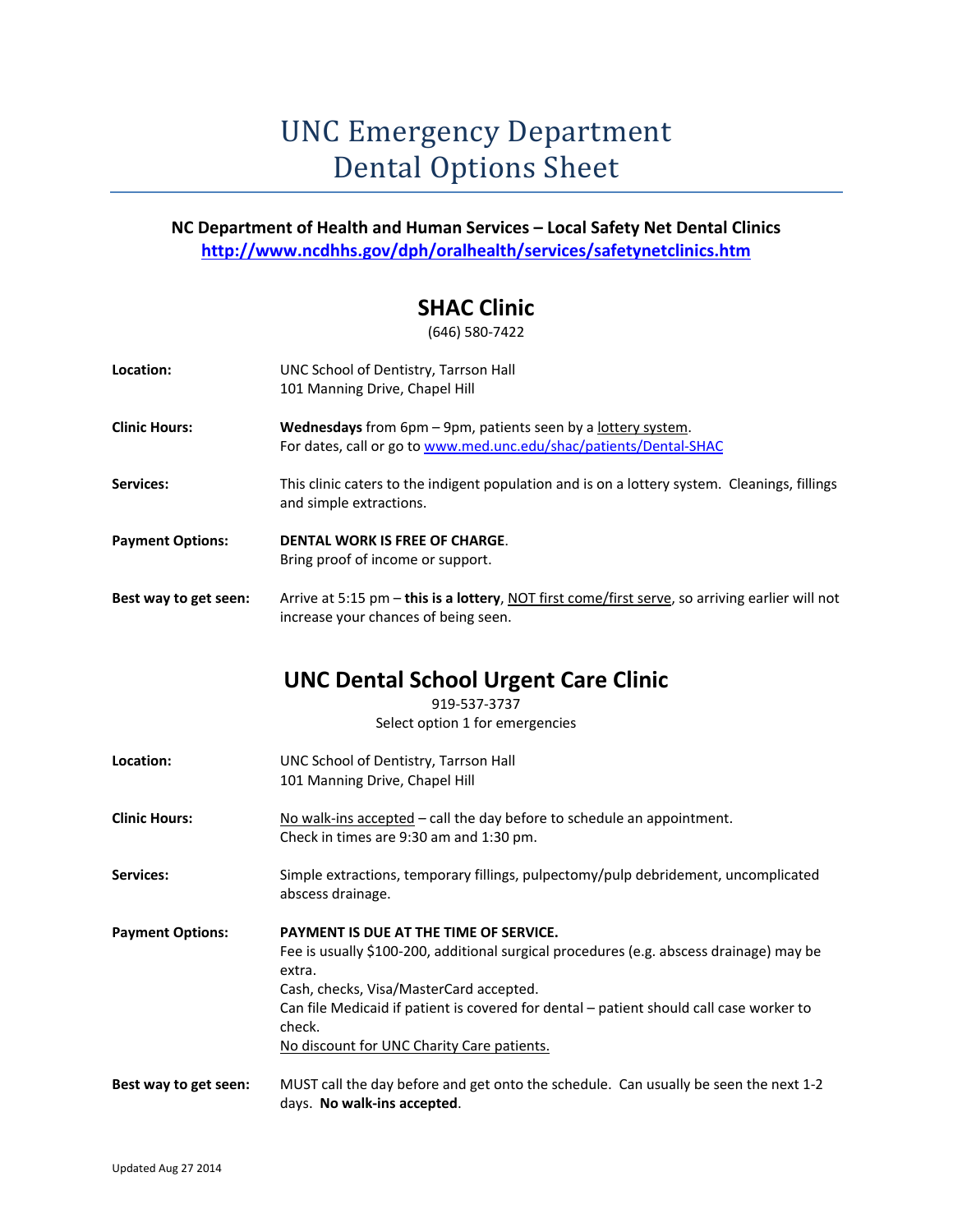### **Carrboro Dental Services**

919‐933‐9087

| Location:               | Carrboro Community Health Center, 301 Lloyd St, Carrboro                                                                                                                                       |
|-------------------------|------------------------------------------------------------------------------------------------------------------------------------------------------------------------------------------------|
| <b>Clinic Hours:</b>    | M, W, Th, F 8am or 1:30pm, Tues 9a or $1:30 -$ first come/first served.                                                                                                                        |
| Services:               | Simple extractions, temporary fillings, uncomplicated abscess drainage.<br>Do not need to be an Orange County resident.                                                                        |
| <b>Payment Options:</b> | PAYMENT IS DUE AT THE TIME OF SERVICE.<br>Dental insurance, otherwise sliding scale – bring proof of income or support.<br>Depending on income and treatment needed, cost is usually \$50-200. |
| Best way to get seen:   | Arrive early as it is first come/first served.                                                                                                                                                 |

### **Moncure Community Health Center Dental Clinic**

919‐542‐1641

- Location: **1228 Pittsboro-Moncure Road**
- **Clinic Hours:** Mon‐Thu 8a‐5p
- Services: Most basic dental services including extractions and fillings.
- **Payment Options: PAYMENT IS DUE AT THE TIME OF SERVICE.** Sliding scale, up to 50% off – bring proof if income or support. Medicaid with dental option accepted.
- **Best way to get seen:** Call to schedule an appointment, can usually be seen within 2 weeks OR They will try to see walk-ins – show up at 8a or 2p (you may have to wait).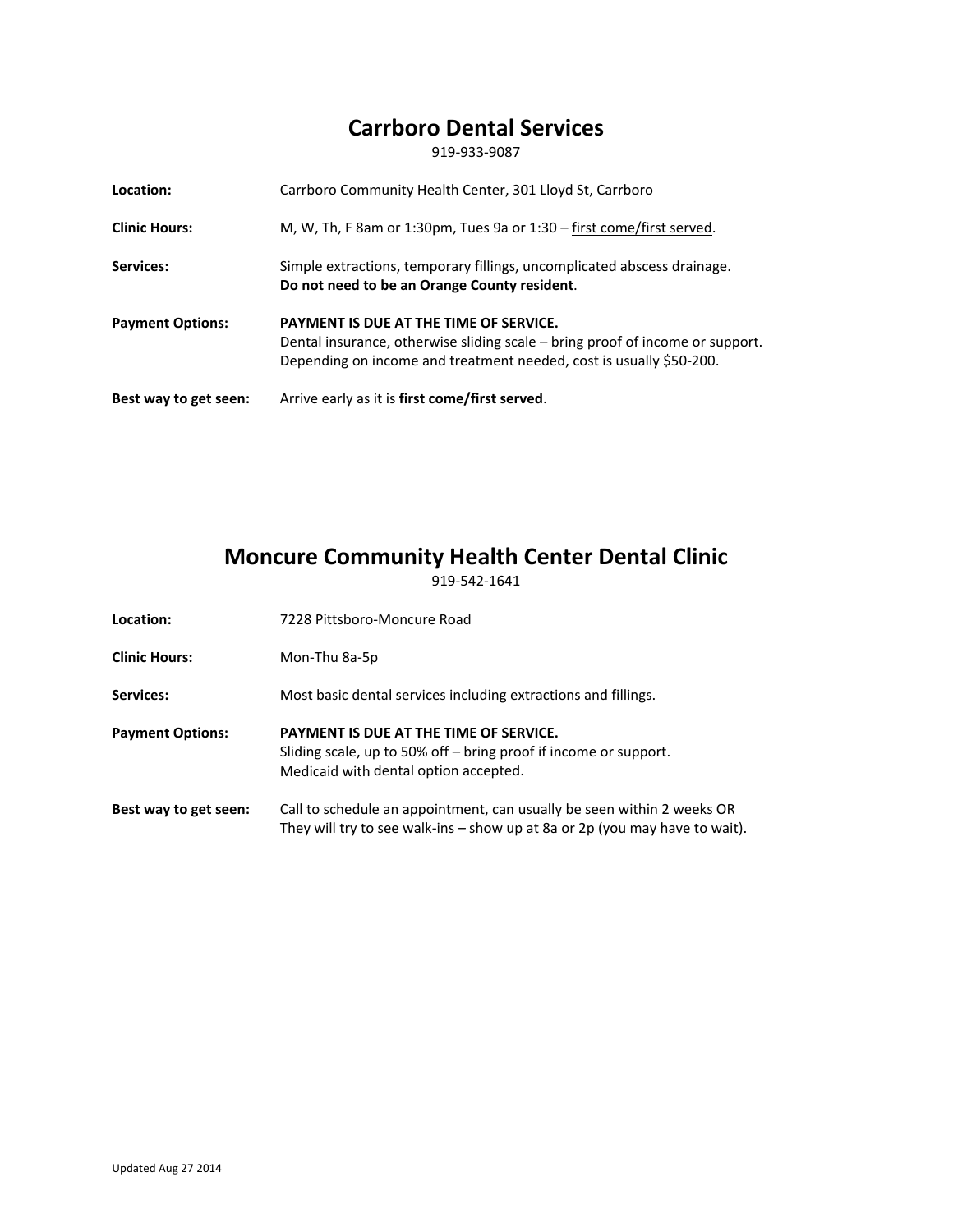## **Hillsborough Dental Clinic**

919‐245‐2435

| Location:               | <b>Whitted Human Services Center</b><br>300 W. Tryon Street<br>Hillsborough, NC 27278                                                                                                                            |
|-------------------------|------------------------------------------------------------------------------------------------------------------------------------------------------------------------------------------------------------------|
| <b>Clinic Hours:</b>    | By appointment only.                                                                                                                                                                                             |
|                         | Monday - Thursday 8am-5pm, Friday 8am-12pm                                                                                                                                                                       |
| Services:               | <b>ORANGE COUNTY RESIDENTS ONLY</b>                                                                                                                                                                              |
|                         | Cleanings, fillings, extractions.                                                                                                                                                                                |
| <b>Payment Options:</b> | PAYMENT IS DUE AT THE TIME OF SERVICE.                                                                                                                                                                           |
|                         | Cash, Visa or MasterCard. Sliding scale - \$30 minimum per service.                                                                                                                                              |
| Best way to get seen:   | Come in to office, complete packet and make an appointment – need proof of income<br>or support monies for each household member and proof of Orange County residence.<br>Usually takes about a month to get in. |

### **Lincoln Health Services Dental Clinic**

919‐956‐4038

| Location:               | 1301 Fayetteville St., Durham                                                                                                                                                                                                                                                                                         |
|-------------------------|-----------------------------------------------------------------------------------------------------------------------------------------------------------------------------------------------------------------------------------------------------------------------------------------------------------------------|
| <b>Clinic Hours:</b>    | Walk-in Urgent Care Dental Services are offered Monday - Friday mornings only.<br>Unfortunately, the numbers of emergencies accepted daily is limited to the number of<br>providers available.<br>Maximum 15 - Mondays, Wednesdays & Thursdays<br>Maximum 10 - Tuesdays & Fridays                                     |
| Services:               | You do not need to be a Durham County resident to be seen for a dental emergency.<br>Emergencies are defined as pain, swelling, abnormal bleeding, or dental trauma. Walk-<br>ins will receive x-rays if needed.<br>NOTE: Dental cleaning is not an emergency.                                                        |
| <b>Payment Options:</b> | PAYMENT IS DUE AT THE TIME OF SERVICE.<br>Minimum co-pay is \$40.00 for uninsured patients.<br>Minimum co-pay is \$3.00 for Medicaid with dental coverage.<br>Dental Insurance is accepted and must be presented at time of visit.<br>Medicare does not cover dental.<br>Forms of payment: Cash, credit card, checks. |
| Best way to get seen:   | If not previously registered with the clinic, walk-in dental registration begins at 7:15 am<br>and is on a first come/first serve basis.<br>If previously registered with the clinic, call to make an appointment.                                                                                                    |